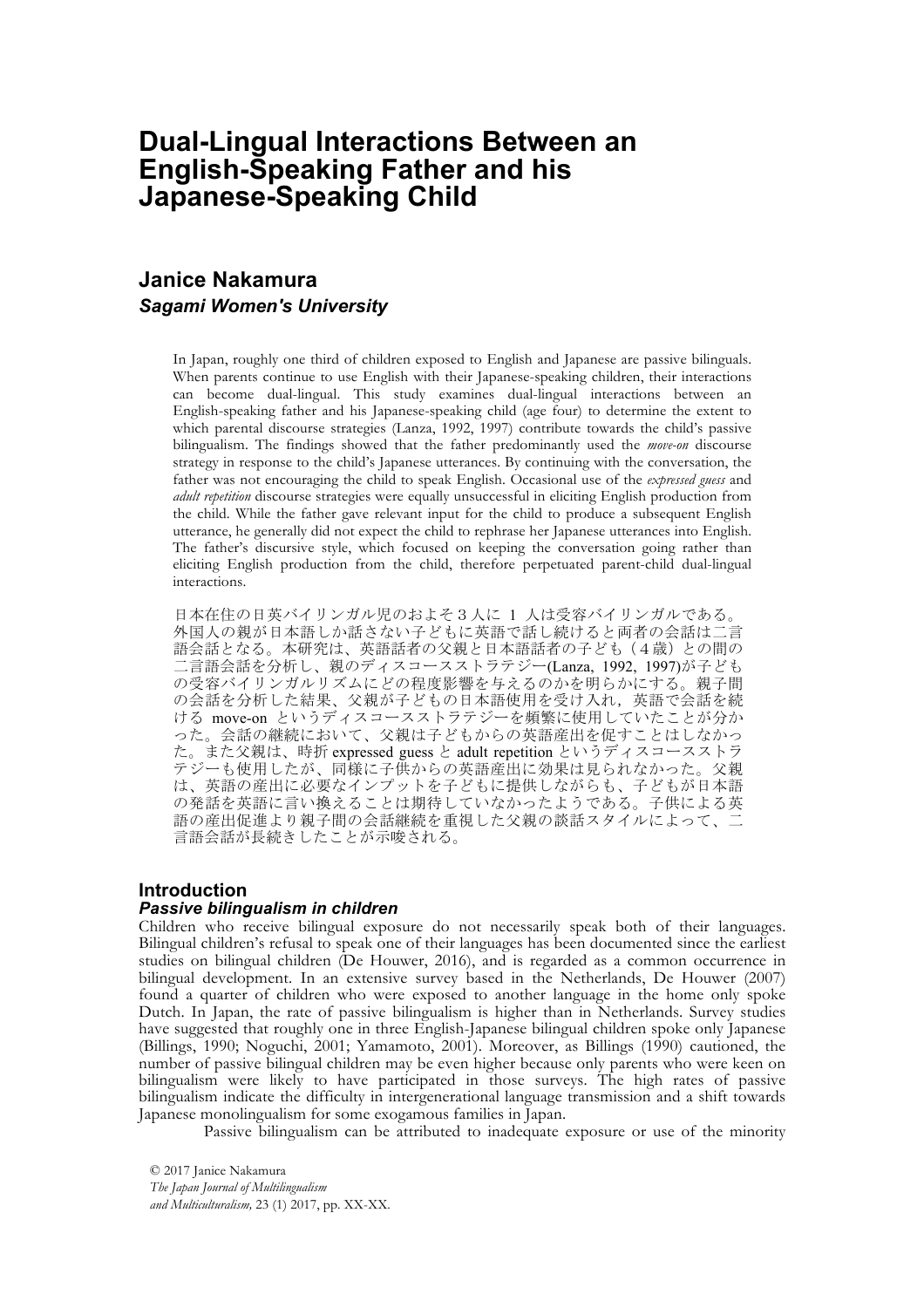language (Caldas, 2012). Research has shown that monolingual children are more likely to acquire word and grammatical forms that they hear more frequently (Lieven, 2010), and such input factors are also likely to affect children exposed to two languages. When language forms in the societal language are more frequent, bilingual children are more likely to produce them. Conversely, when language forms in the minority language are less frequent, it may be more difficult for bilingual children to acquire them.

In a One-Parent-One-Language (OPOL) exogamous family setting in Japan, young English-Japanese bilingual children presumably receive more Japanese input when their primary caregiver is Japanese, or if they attend Japanese daycare. Exposure to English is limited to the weekends and evenings when the English-speaking parent works full-time. It is further reduced when that parent codeswitches to Japanese in conversation. When English language forms are low in frequency, the child is less likely to acquire them. When children start school, the gap between the two languages is likely to widen because they spend more time at school than at home. The input they receive in the classroom is also arguably richer and more varied than in home conversations with their English-speaking parents. Children's growing dominance in Japanese arguably leads to greater use of Japanese and less English production, putting them at risk of becoming passive bilinguals.

Passive bilingualism is also likely to vary according to birth order. Noguchi's (2001) survey of English-Japanese bilingual families in Japan indicated that the percentages of active bilingualism for firstborns and only children were 76.9% and 80% respectively. However, the percentages for second and third children were much lower at 53.3% and 40% respectively. Noguchi also noted that the increase in passive bilingualism was acuter when the English-speaking parent was the father. Younger siblings are likely to receive less input in the minority language because older siblings tend to speak the societal language to them and socialize their parents into using more of the societal language (Nakamura, 2016; Tuominen, 1999). One way for English-speaking parents to address the inadequacy of English exposure is to sustain 'maximal engagement' (Yamamoto, 2001) by giving their children rich linguistic input in the limited time that they spend together. Jackson (2006) illustrates how an English-speaking father in Japan achieved this by getting the children ready for school/kindergarten, playing sports and games, watching English movies together, speaking English consistently (particularly at meal times), and taking the children on extended holidays to the home country.

Nevertheless, despite the most concerted parental efforts, some bilingual children do not become active users of their two languages. They may only reciprocate in Japanese even when their parents speak English consistently to them. While it is not possible to discuss at length the various possible reasons why receptive bilingualism arises, the condition may depend on the discourse strategies that parents employ to influence their children's language use. Lanza (1992, 1997) identified five discourse strategies that parents use in response to language mixing by the child. While termed as discourse strategies, not all of them are strategies per se. Some strategies are high-constraint and explicit, i.e., they clearly request the child to speak the target language whereas other strategies are implicit and used without much conscious effort and reflection.

*Minimal grasp* is an explicit discourse strategy where the parent feigns non-comprehension to compel the child to rephrase an utterance in the target language. For example, if a child makes a request for juice in Japanese, the English-speaking parent pretends not to understand, e.g., by saying *what?. Expressed guess* is another explicit discourse strategy where the parent asks for clarification in his or her own language, e.g., by saying *do you want juice?* The parent can also adopt the *adult repetition* discourse strategy by modeling the correct language form for the child, e.g., by saying *I want juice* and having the child say it after them. *Move-on* is an implicit discourse strategy where the parent continues with the conversation without requesting the child to rephrase or switch languages, such as by simply responding to the child's Japanese request with an English phrase like *no more juice*. *Codeswitching* is an implicit discourse strategy where the parent switches to the language used by the child, e.g., *jyusu wa nai* (no juice). In addition to Lanza's (1992, 1997) five discourse strategies, another strategy introduced by Döpke (1992), and adapted by Chevalier (2013), is *instruction to translate.* This is arguably the most constraining and unambiguous response to mixing because the child is requested to translate his or her previous utterance into the parent's language*,* e.g., *how do you say it in English?*. Figure 1 depicts these six parental discourse strategies in terms of their explicitness in requesting for the child to speak the target language.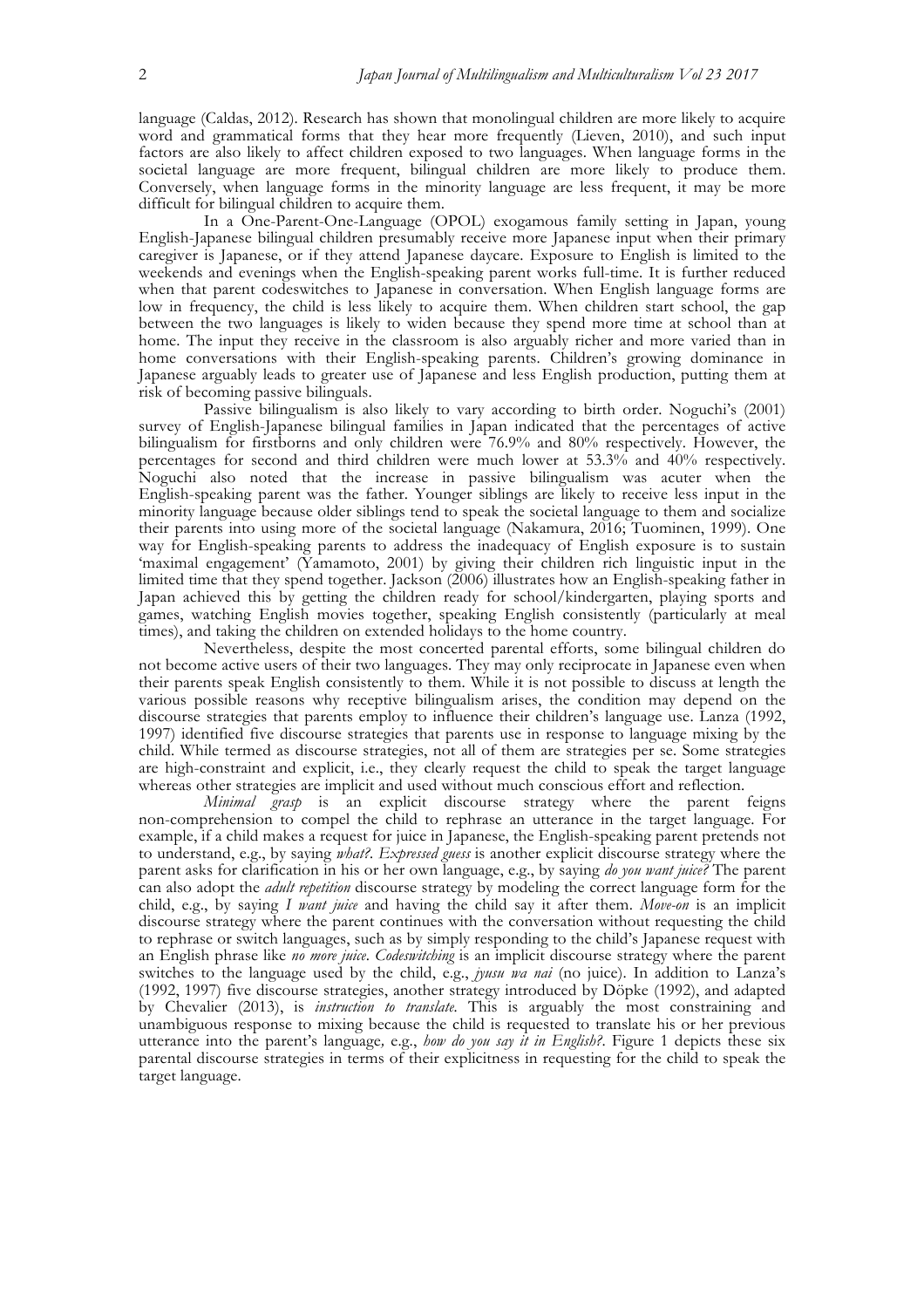

*Figure 1.* Parental discourse strategies in response to child language mixing

Explicit discourse strategies such as *minimal grasp* and *expressed guess* are generally considered more effective than implicit ones in promoting the use of the weaker language (Kasuya, 1998). The relative effectiveness of these discourse strategies was exemplified in Juan-Garau and Pérez-Vidal's (2001) study of Andreau, a Catalan-English bilingual child. Andreau's English-speaking father often used the *move-on* discourse strategy, which contributed to Andreau's high level of mixing in English. However, he began using the *minimal grasp* discourse strategy more frequently after Andreau's third birthday, which remarkably led to the child's greater production of English and lower mixing rates. Likewise, Chevalier (2013) also discovered that the greater production of English by a Swiss German-French-English child was a result of her English-speaking aunt's frequent use of the *adult repetition* and *instruction to translate* discourse strategies. In contrast, the father's frequent use of the *move-on* discourse strategy did not promote the child's production of French. These studies suggest that the extent to which parents can elicit the target language using discourse strategies contributes to their children's active bilingualism.

Despite the body of research that has documented the effectiveness of these discourse strategies, the extent to which they are effective in eliciting the weaker language in older children is still unknown. Children tend to be more compliant at younger ages. However, at older ages, they may not feel obliged to respond to the *instruction to translate*, *minimal grasp* and *expressed guess* discourse strategies, particularly if they have seen their parents converse fluently in the target language with other speakers. Moreover, whereas a change from implicit to explicit discourse strategies was successful for the father of a three-year-old studied by Juan-Garau and Pérez-Vidal (2001), it is uncertain whether such a change would benefit older children, particularly if they have been passive in their weaker language for a long time and lack the vocabulary to respond. Furthermore, when dual-lingual interactions have become habitual and deeply entrenched in daily routines, it may be difficult to change them. For instance, children may attempt to speak the minority language with monolingual family members from the home country, but may only speak the societal language to their parents because they are accustomed to this linguistic arrangement. In addition, parents may not always be aware of how they interact with their children, and may not reflect on the discourse strategies that they use (Curdt-Christiansen, 2013). Frequent use of explicit discourse strategies is also potentially exhausting and time-consuming for both parent and child because communication is halted until the child's utterance is rephrased. It may be difficult to use these discourse strategies during busy times of the day or week (e.g., getting ready for school), and for talking about school because children's experiences are in the societal language. Use of explicit discourse strategies may also be considered as an extension of a strict parenting style, which may not be agreeable to parents who take a more liberal parenting stance and do not feel comfortable 'controlling' their children's linguistic behavior.

#### **Dual-lingual parent-child interactions**

Saville-Troike (1987) described the use of different languages by speakers who have passive ability in each other's spoken languages as 'dual-lingual' interaction. This is unlike 'bilingual' communication where both speakers are equally adept at two languages and alternate between them in conversation. It is also distinguished from 'dilingual' communication, which is the use of different languages by speakers who do not understand each other. Therefore, when bilingual children comprehend but do not speak one of their languages, they may engage in dual-lingual interaction with the parent who speaks their dormant language. In the family, it has also been described as a 'non-reciprocal' (Zentella, 1997) or 'parallel' (Garafanga, 2010) mode of communication. Dual-lingual interactions may arise because parents are not interested in bilingual childrearing, i.e., they do not care which language the child speaks because they speak both languages (De Houwer, 2006). However, they also occur even when parents put their best efforts in bringing their children up bilingually. In such cases, dual-lingual interactions reflect the parents' 'maintenance-oriented' (Garafanga, 2010) or 'stand-your-ground' (Smith-Christmas, 2016) approach to the child's receptive bilingualism. Smith-Christmas' (2016) study of language maintenance in a Gaelic-speaking family showed how a grandmother continued speaking Gaelic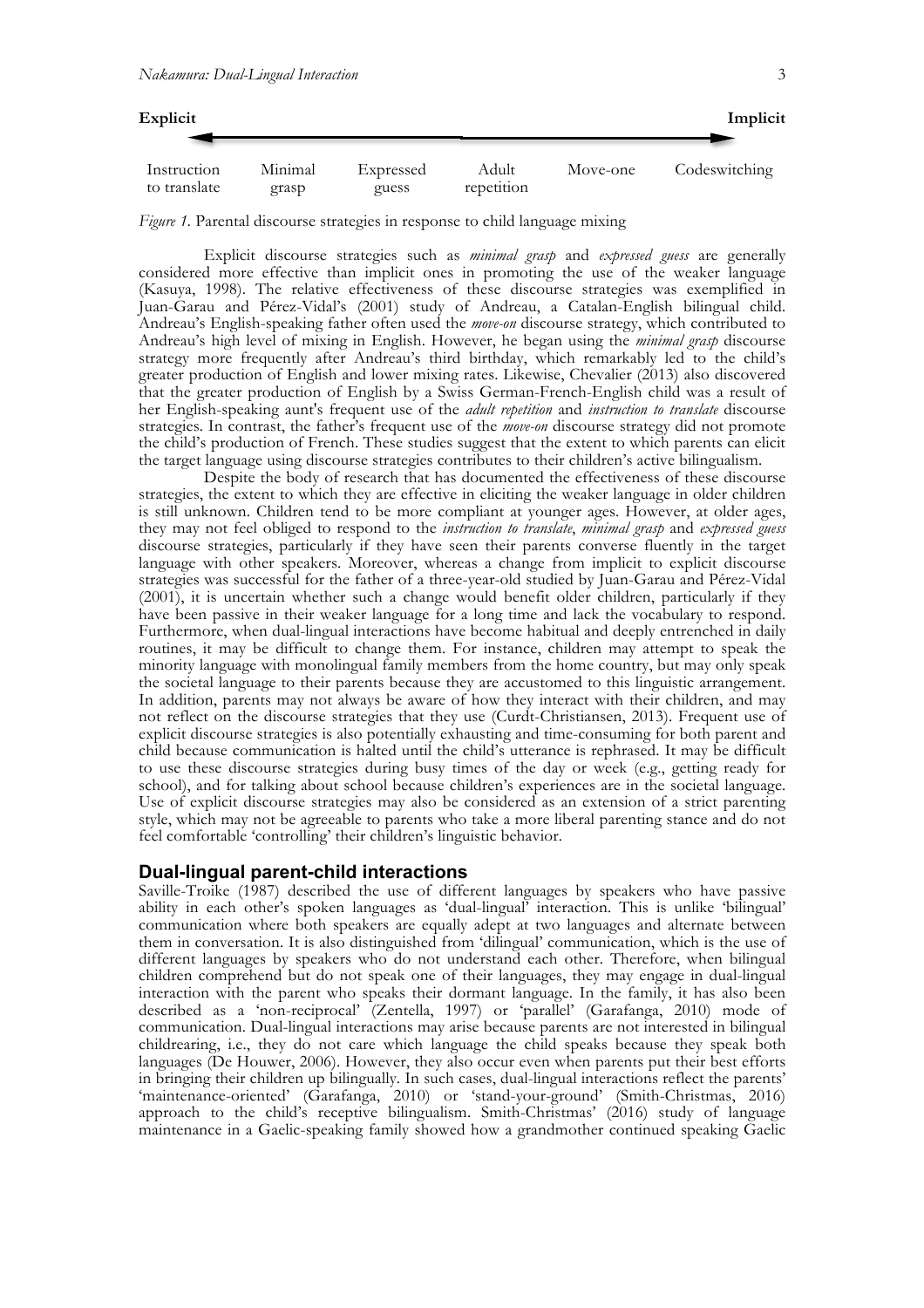to her grandson, David, who only reciprocated in English. The grandmother resisted the urge to codeswitch to English even when the child requested her to speak English or did not understand what she said in Gaelic because she believed that her input was necessary to develop his Gaelic. Despite her persistence, David did not produce much Gaelic. Passive bilingual children may be quite content speaking only one of their languages when they have become accustomed to communicating in a dual-lingual context without any communication difficulties (De Houwer, 2006).

De Houwer (2015) argued that dual-lingual conversations are potentially problematic. The refusal of both parent and child to use a common language reflects 'frustrated' or 'conflictive' bilingual development, as opposed to 'harmonious' bilingual development where the acquisition and use of two languages are positive experiences for the family. Parents who invest a lot of time and effort in providing their children with bilingual exposure inevitably expect their children to speak both of their languages. However, when their bilingual parenting goal is not fully realized, parents probably experience a range of negative emotions, including guilt, failure, and embarrassment towards their children's passive bilingualism that can threaten their socioemotional well-being (De Houwer, 2016). Therefore, dual-lingual interactions can be interactionally and emotionally frustrating for caregivers. Smith-Christmas (2016) observed that dual-lingual interactions required more agency and effort on the part of the Gaelic-speaking grandmother in her study who, after a certain point in time, found it 'demoralizing' that her grandchildren did not speak the language.

Dual-lingual interactions have serious long-term implications when parent and child have limited comprehension of their passive languages, and communication becomes more complex and non-contextual with age (e.g., discussing school matters). When there is a lack of understanding between parent and child, dual-lingual conversations may lead to minimal, or no communication. Wong-Fillmore (2000) described how relations deteriorated in a Chinese migrant family in San Francisco because the parents and grandmother understood little English, and their adolescent children understood little Chinese. Likewise, Tseng and Fuligni (2000) found a higher level of parent-child conflict in East Asian, Filipino and Latin American adolescents in the US who spoke English to their parents than those who spoke their parents' native languages.

Dual-lingual interactions may lead to a shift to the societal language over time. There is a risk that parents would not keep speaking the minority language to the child but switch to the societal language, particularly if they have some degree of proficiency in it. This eliminates any prospects for the child to develop bilingually. Garafanga (2010) depicts how passive bilingual children play a vital role in language negotiation with adults by using 'medium requests'. His study showed how French-speaking children of Kinyarwanda-French bilingual parents in Belgium prompt their parents to switch from Kinyarwanda to French by persisting with the use of French (embedded medium repair), asking the unspecified question *quoi?* ("what?") for clarification in French (generalized medium repair), asking specific questions for clarification of a preceding Kinyarwanda word or phrase (targeted content repair), and repeating a parent's Kinyarwanda utterances in French (understanding check). While parents can choose to hold on to their choice of language, parents who comply with the children's medium requests switch to French, contributing to language shift in the Belgian-Rwandan community.

Nevertheless, passive bilingualism may not necessarily imply complete non-production of the dormant language. Even when parent-child interactions have become predominantly dual-lingual, there are instances where the weaker language is produced. Smith-Christmas (2016) noted that, while David spoke English most of the time, he used Gaelic when he wanted something or someone's attention. He also used it to mitigate an argument or an admonishment. The child seemed aware that his family wanted him to speak Gaelic, and that speaking Gaelic would please them. David's selective use of Gaelic exemplifies the active role that children play in their language development.

#### **The present study**

Despite the commonality of the phenomenon, the subject of passive bilingualism children has not been given much attention in bilingual research. Studies have generally focused on active bilingual children, and those that examined parental discourse strategies have largely investigated children who experience unbalanced bilingual development but nevertheless produced both of their languages (e.g., Juan-Garau & Pérez-Vidal, 2001). As far as the author is aware, no study has been conducted on passive or limited bilingual children and the dual-lingual interactions that they share with their parents. Given the lack of language production by passive bilingual children, we cannot assume that discourse strategies that were found effective with active bilingual children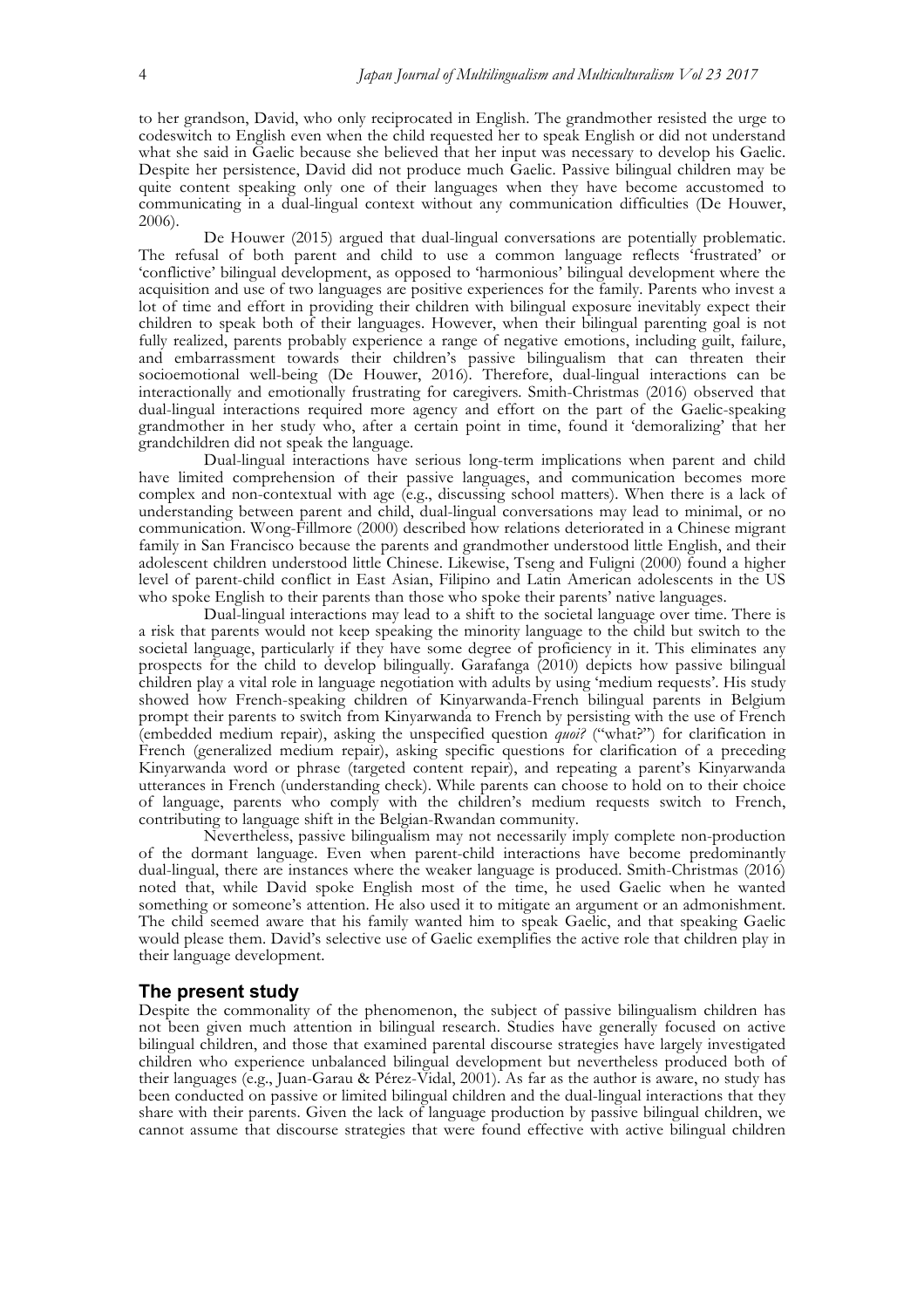will work equally well on children who have only receptive abilities. Dual-lingual conversations are also a relatively untapped area of research. While Greer (2013) examined dual-lingual conversation between adults in Japan, there has yet to be any investigation of dual-lingual parent-child interactions in bilingual families in the country.

Passive bilingual children can become active users of their languages later in life. De Houwer (2006) proposed that changes in input factors can greatly influence language use. For example, a bilingual child can go from speaking very little of the language to speaking it fluently in a short period when visiting the home country, or interacting with monolingual visitors such as grandparents from the home country. Quay (2001) also argued that passive bilingualism is valuable because the child has the potential to activate and use his weaker language(s) later. Given the potential for active bilingualism, we need to conduct research on passive bilingual children. Specifically, it is important to know how parental discourse strategies contribute towards the dual-lingual mode.

To address the lacuna in this aspect of child bilingual research, this paper will analyze dual-lingual interactions between an American father and his English-Japanese passive bilingual daughter. This study will determine the extent to which the father's discourse strategies may have contributed to the child's lack of English production. The specific questions that will be addressed in this paper are: 1. What kind of discourse strategies did the father employ when interacting with the child?

2. How did the father's discursive style contribute to the child's passive bilingualism and their dual-lingual interactions?

#### **Method**

A case study was chosen as the method for investigating dual-lingual parent-child interaction. For a relatively unexplored area of bilingual research, an in-depth case study of a parent-child dyad provides rich, descriptive data that can help us understand the dynamics of dual-lingual interactions. This case study forms part of a larger project on passive bilingual children in Japan. The participants of the study are a Japanese-American exogamous family living in Tokyo, Japan who are acquaintances of the researcher. Trevor,<sup>1</sup> the American father, speaks English to his older daughter, Maya (age 10) and his younger daughter, Nina (age 4). The children's Japanese mother, Naomi, speaks Japanese to them. The siblings mostly speak Japanese to each other whereas English is the language used between parents.

Trevor has lived in Japan for 25 years, and his Japanese proficiency is at level N2 of the Japanese-Language Proficiency Test (JLPT), the second highest level for learners of Japanese as a Foreign Language. Therefore, he had no difficulty understanding the Japanese utterances produced by Nina. He and his Japanese wife, Naomi, initially practiced the Minority-Language-at-Home (MLAT) policy with their first child by speaking English at home. However, Naomi later switched to speaking Japanese with Maya to help her improve her Japanese when she started public elementary school. With their younger child, the couple created an OPOL setting with each parent speaking their respective language. Both parents work full-time, and Nina had been attending Japanese daycare since infancy. While both parents reported that Maya was an active bilingual who spoke English comfortably with her father, they noted that Nina was a passive bilingual who spoke mostly Japanese. Her Japanese speech was purportedly advanced, and her Japanese development was faster than that of her older sister. The siblings' bilingual development reflects Noguchi's (2001) finding that passive bilingualism tends to occur in later-borns. Based on the parents' report on Nina's passive bilingualism, the researcher decided to study the dual-lingual interactions between her and her father.

Before data collection started, an interview was held with the father to obtain background information on the family's language practices in the home, and notes were taken in a notebook. The researcher explained the nature of the research and obtained Trevor's written consent before the interview. He was handed a Panasonic RR-US310 compact audio recorder and was asked to make audio recordings at home when he was interacting with Nina. Trevor played a lot of games with the child and made a total of eight recordings totaling more than 3 hours while they were playing together (see Table 1). After the data collection, transcription, coding, and analysis were completed, the researcher had another interview with the father to share the preliminary results of the study and to obtain his feedback. Trevor's comments were handwritten in a notebook.

 <sup>1</sup> Pseudonyms have been used for each of the participants.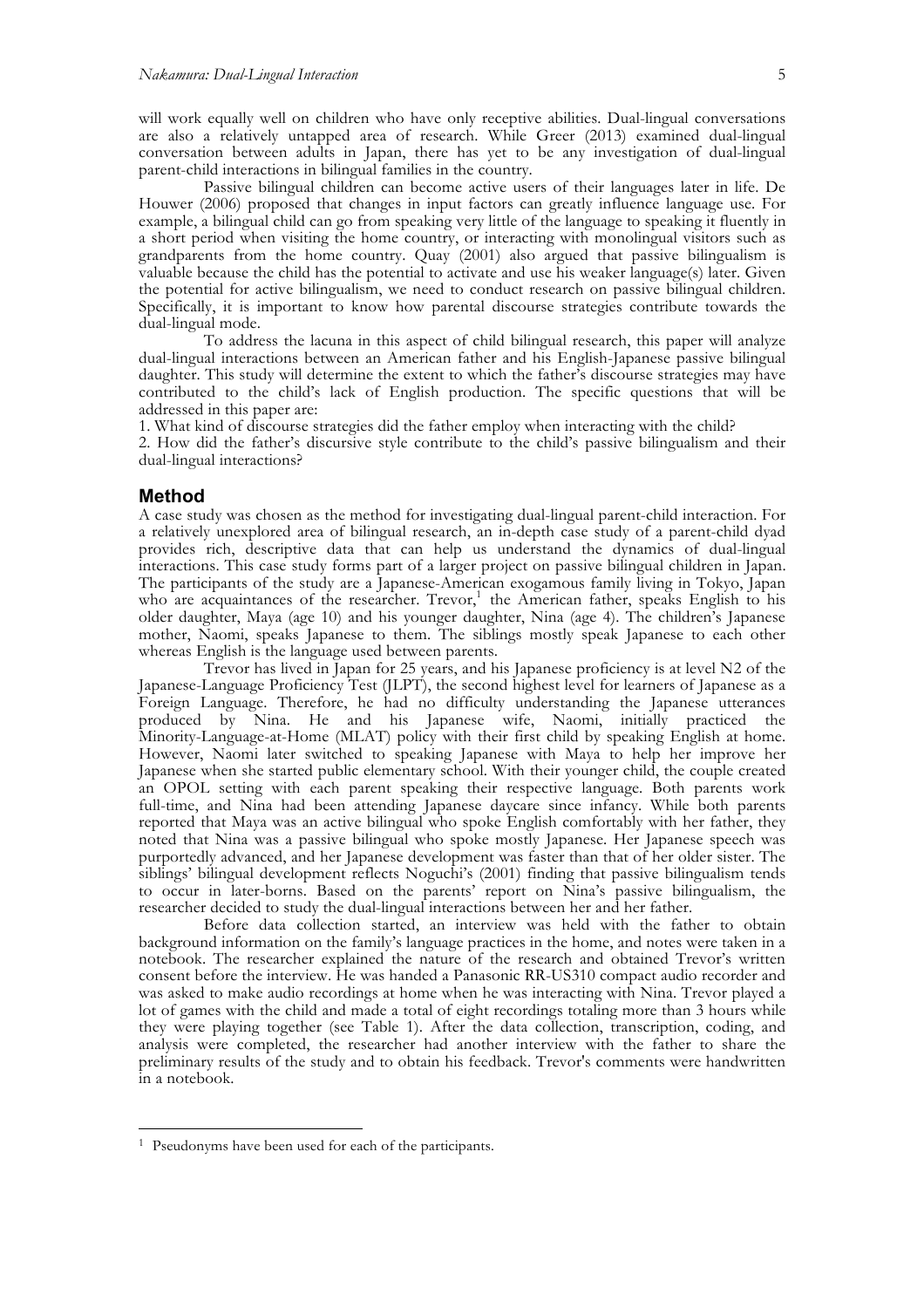| File name | Age    | Date         | Time (minutes: seconds) |
|-----------|--------|--------------|-------------------------|
| $Nin-1$   | 4;6.5  | Jan 25, 2016 | 31:36                   |
| $Nin-2$   | 4;6.6  | Jan 26, 2016 | 20:29                   |
| $Nin-3$   | 4;6.8  | Jan 28, 2016 | 18:52                   |
| $Nin-4$   | 4;6.8  | Jan 28, 2016 | 18:26                   |
| $Nin-5$   | 4:6.25 | Feb 14, 2016 | 39:55                   |
| $Nin-6$   | 4:6.26 | Feb 15, 2016 | 16:43                   |
| $Nin-7$   | 4;7.0  | Feb 20, 2016 | 14:32                   |
| $Nin-8$   | 4:7.6  | Feb 26, 2016 | 18:18                   |

Table 1**.** *List of audio recordings*

These audio recordings were transcribed and coded according to the Codes for the Human Analysis of Transcripts (CHAT) (MacWhinney, 2000) by a trained research assistant who was fluent in English and Japanese. Completed transcripts were then validated by the researcher, also a fluent speaker of English and Japanese. Transcription and coding differences were discussed and reconciled between the researcher and the research assistant. The transcripts were analyzed using the Computerized Language Analysis (CLAN) program from the Child Language Data Exchange System (CHILDES) (MacWhinney, 2000). Father and child utterances were coded into Japanese, English and mixed utterances. All of the father's utterances that immediately followed the child's utterances in Japanese were also coded according to the various discourse strategies shown in Figure 1, i.e., *instruction to translate, minimal grasp, expressed guess, adult repetition, move-on,* and *codeswitching*.

#### **Results** *Language use*

#### Utterances produced by father and child in the eight audio recordings were coded as English, Japanese, and mixed (see Table 2). Trevor's utterances were mostly English (98.7% of total utterances, *N*=2964), and only 1.4% of his speech was Japanese and mixed. This result shows that he provided English input consistently to Nina. However, Nina's language use was more varied. While many of her utterances were Japanese (61.6% of total utterances, *N*=781), she also produced some English and mixed utterances, indicating that she was not entirely passive in English.

|  | Table 2. Language use by father and child |  |  |  |  |  |
|--|-------------------------------------------|--|--|--|--|--|
|--|-------------------------------------------|--|--|--|--|--|

|                                                             | Father |     |      |       | Child |     |            |                                     |
|-------------------------------------------------------------|--------|-----|------|-------|-------|-----|------------|-------------------------------------|
|                                                             | ENG    | IPN | MIX- | Total | ENG-  | IPN | <b>MIX</b> | Total                               |
| No. of utterances                                           | 2964   | 31  | 10   | 3005  | 447   | 781 | 39         | 1267                                |
| Percentage of utterances $98.7\%$ $1.0\%$ $0.3\%$ $100.0\%$ |        |     |      |       |       |     |            | $35.3\%$ $61.6\%$ $3.1\%$ $100.0\%$ |

An examination of the child's word types and tokens in English, Japanese, and others (e.g., proper nouns, interjections) shows her productive vocabulary in both languages. Word types refer to the number of distinct word forms, whereas word tokens are the total number of words produced in each language. As shown in Table 3, there is a larger difference in the number of word types produced in English and Japanese than in the number of word tokens for each language. Nina's type-token ratio (TTR) was 20.8% for Japanese, but her English TTR was slightly less than half of that (10.2%). This finding indicates a considerable gap in lexical variation with a wider range of vocabulary used in Japanese. Although a third of Nina's utterances were in English, her English vocabulary was comparatively limited. English word types (*N*=128) were considerably lower than Japanese ones (*N*=397).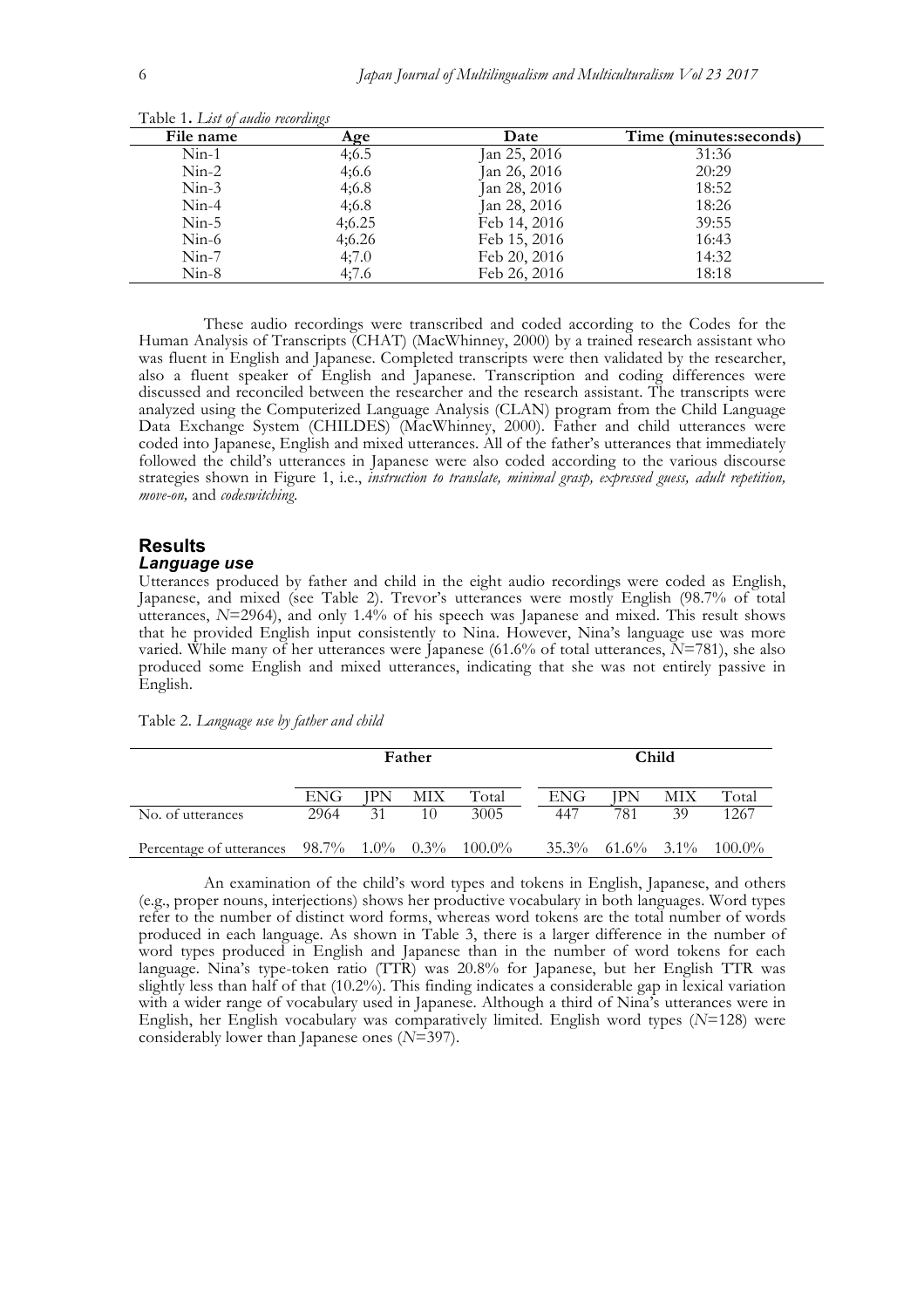Table 3*. Word types and tokens produced by the child*

|                  | ENG      | IPN      | <b>Others</b> |
|------------------|----------|----------|---------------|
| Word types       | 128      | 397      | 57            |
| Word tokens      | 1261     | 1909     | 250           |
| Type-token ratio | $10.2\%$ | $20.8\%$ | $22.8\%$      |

The child's most frequently used word tokens were English words such as *no* (*N*=140), *you* ( $N=122$ ), *a* ( $N=116$ ) *have* ( $N=114$ ) and *do* ( $N=110$ ). Their frequencies of occurrence were higher than the most frequent Japanese word tokens, which consisted of particles such as *no* (*N*=91), *yo* (*N*=81), *ne* (*N*=75), *da* (*N*=60) and *ga* (*N*=48). The high frequency of English word tokens and the fewer word types suggest that the same English words were used repetitively. In contrast, Nina's frequent use of Japanese particles indicates her tendency to produce multi-word Japanese utterances.

Let us examine the instances where English was most frequently produced by the child. The English word *no*, which appeared most often in Nina's utterances, was used as a single-word response to Trevor's *yes-no* questions. She often used it for showing disagreement and emphasis. Extract 1 illustrates how Nina used *no* for emphasis. In this extract, utterances produced by Trevor (FAT) and Nina (NIN) are displayed in the main tier marked by an asterisk (\*). Japanese utterances are italicized. Below the main tier is the dependent tier that indicates the English translation (coded as %com).

*Extract 1*

| $*FAT:$   | are you tired?                        |
|-----------|---------------------------------------|
| $*FAT$    | you want to go to bed?                |
| $*NIN:$   | no!                                   |
| $*FAT$    | you want to go out for a run outside? |
| $*NIN:$   | samui.                                |
| $\%$ com: | cold                                  |
| $*NIN:$   | samusugi yo.                          |
| $\%$ com: | too cold                              |
|           |                                       |

In line 3 of Extract 1, Nina said *no* to indicate that she did not want to go to bed. However, when her father teased her by asking if she wanted to go for a run outside (Line 4), she countered in Japanese that it was too cold to go for a run outside (Lines 5 and 6). While Nina was using both of her languages, her Japanese utterances demonstrated logical reasoning whereas her English response was simply a refusal of her father's request.

In contrast to Extract 1, Nina demonstrated advanced use of English when playing a card game called Go Fish with her father in Extract 2. In this instance, she made her most complex and longest constructions in English. For this game, Nina and her father had to ask each other questions to obtain matching animal cards.

*Extract 2*

| 1.  | $*$ NIN:     | do you have a monkey?                   |
|-----|--------------|-----------------------------------------|
| 2.  | $*NIN:$      | monkey.                                 |
| 3.  | $*FAT:$      | no monkeys.                             |
| 4.  | $*NIN:$      | chigau yo.                              |
|     | $\%$ com:    | no                                      |
| 5.  | $*FAT:$      | oh that's called a what then?           |
| 6.  | *NIN:        | $\langle \text{ok}a \rangle$ [/] okana. |
| 7.  | $*FAT:$      | okana?                                  |
| 8.  | $*FAT$ :     | this is called an orangutan.            |
| 9.  | $*NIN:$      | orangutan.                              |
|     | 10. $*FAT$ : | that's a tough one to pronounce huh?    |
| 11. | $*$ NIN:     | mite!                                   |
|     | $\%$ com:    | look                                    |
| 12. | $*$ NIN:     | nina chan no hou ga arun da yo.         |
|     | $\%$ com:    | nina has more cards                     |
| 13. | $*$ NIN:     | hora!                                   |
|     |              |                                         |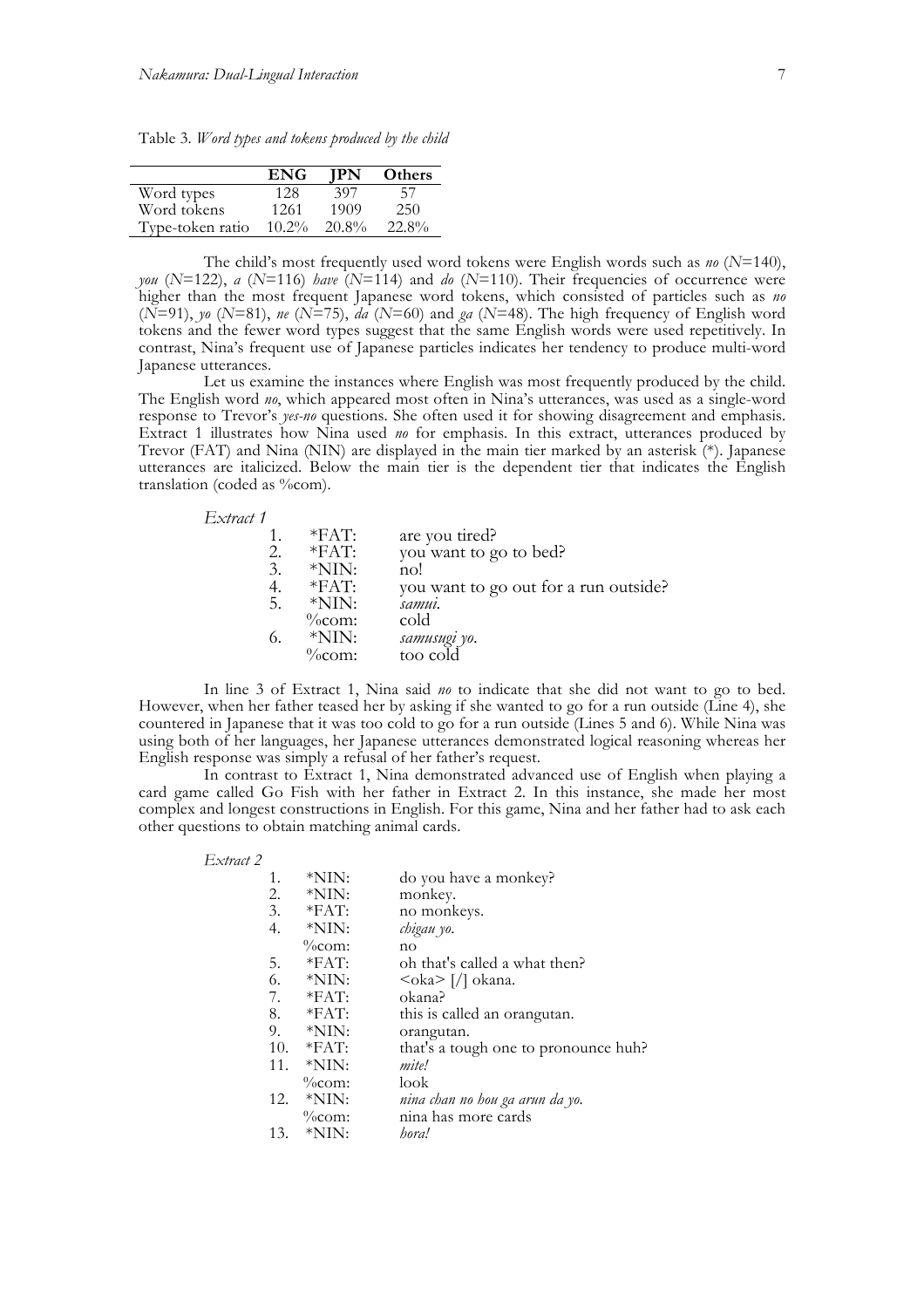|     | $\%$ com:   | there              |
|-----|-------------|--------------------|
| 14. | $*$ NIN:    | do you have a cow? |
| 15. | $*FAT:$     | what?              |
| 16. | $*NIN:$     | COW.               |
|     | $17.$ *FAT: | no cows here.      |

In this extract, Nina asked two relatively long questions in English to request for cards, i.e., '*do you have a monkey*?' and '*do you have a cow*?' (Lines 1 and 14). Following the most frequently occurring English word *no*, the words used to make these multi-word constructions most often appeared in the data, i.e. *you*, *a*, *have*, and *do*. This shows that she used English mainly for emphasis and for participating in games routines. Compared to this rote-learned question type in English, Nina's Japanese utterances were spontaneous and more sophisticated in terms of the message being conveyed. Nina intercepted the game routine in Japanese by proudly saying *Nina chan no hou ga aru no da yo* (Nina has more) in Line 12 to imply that she was winning the game.

Table 4 summarizes the different activities in each recording, and the percentage of English and mixed utterances that were produced. Activities in the audio data include card games (e.g., Go Fish and Uno), board games (e.g., Chutes & Ladders) and craft (e.g., button art). Nina spoke English most often in the card game *Go Fish*, with more than half of her utterances being English and mixed utterances. The verbal routine that was required to play Go Fish seemed to have encouraged Nina's English production. Contrastively, games such as *Jenga* or *UNO* had lower percentages of English and mixed utterances because there was little verbal interaction involved.

Table 4. *Percentage of English and mixed utterances produced by Nina per recording*

| File name | Age    | Activities       | % of English and mixed utterances |
|-----------|--------|------------------|-----------------------------------|
| $Nin-1$   | 4:6.5  | lenga            | $17.2\%$                          |
| $Nin-2$   | 4:6.6  | Chutes & Ladders | $33.0\%$                          |
| $Nin-3$   | 4:6.8  | Go Fish          | $57.2\%$                          |
| $Nin-4$   | 4:6.8  | Button art       | $19.5\%$                          |
| $Nin-5$   | 4:6.25 | Chutes & Ladders | 46.6%                             |
| $Nin-6$   | 4;6.26 | Go Fish          | 58.0%                             |
| $Nin-7$   | 4:7.0  | UNO              | $17.5\%$                          |
| $Nin-8$   | 4:7.6  | Cards            | $42.1\%$                          |
|           |        |                  |                                   |

#### *Parental discourse strategies*

Out of 3,005 utterances produced by the father in the data, 418 utterances (13.9%) were discourse strategies used subsequent to the child's Japanese utterances. Table 5 shows the types of discourse strategies that Trevor employed. The results indicate that the *move-on* discourse strategy was used most of the time (93.3% of all instances where discourse strategies were used, *N*=390). *Codeswitching, adult repetition* and *expressed guess* discourse strategies were also occasionally employed. However, there was no use of *instruction to translate* and *minimal grasp* discourse strategies.

Table 5. *Father's use of discourse strategies in response to the child's Japanese utterances*

|                    |      | Explicit                 |           |           |            | Implicit  |                      |
|--------------------|------|--------------------------|-----------|-----------|------------|-----------|----------------------|
| Discourse strategy | TT - | MG                       |           |           | M١         |           | $\tau_{\text{otal}}$ |
| Frequency of use   |      |                          |           |           | 390        |           | 418                  |
| Percentage $(\% )$ |      | $\overline{\phantom{a}}$ | $(1.4\%)$ | $(1.0\%)$ | $(93.3\%)$ | $(4.3\%)$ | $(100.0\%)$          |

Notes on abbreviations: *instruction to translate* (IT)*, minimal grasp* (MG)*, expressed guess* (EG)*, adult repetition* (AR)*, move-on* (MO)*,* and *codeswitching* (CS).

In using the *move-on* strategy in response to the child's Japanese utterances, the father simply continued with the conversation in English. Extract 3 illustrates his predominant use of the *move-on* strategy (coded as \$mv) with the child in their dual-lingual interactions. In this situation, both father and child were playing Jenga, a game where players take turns to remove blocks from a wooden tower.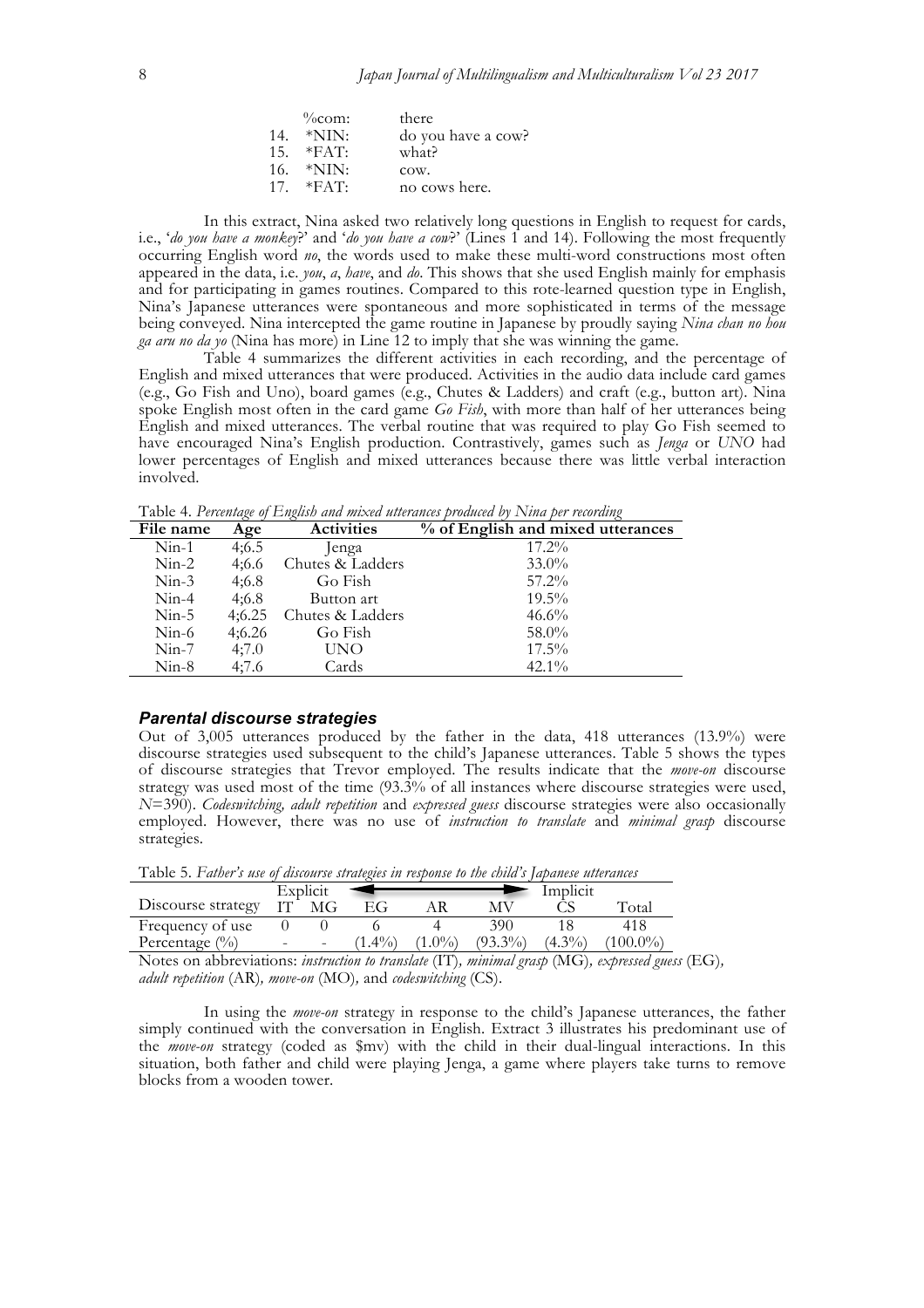*Extract 3.*

|             | $*NIN:$   | sugoi muzukashii.          |
|-------------|-----------|----------------------------|
|             | $\%$ com: | very difficult             |
| $2_{\cdot}$ | $*FAT:$   | really?                    |
|             | $\%$ cod: | $\mathfrak{Smv}$           |
| 3.          | $*FAT:$   | why is it so hard?         |
| 4.          | $*NIN:$   | ue nokoru you ni suru.     |
|             | $\%$ com: | I'll leave the ones on top |
| 5.          | $*FAT:$   | okay.                      |
|             | $\%$ cod: | $\$_{\rm mv}$              |

In Line 1, Nina expressed her difficulty in removing a block from the Jenga tower in Japanese. Trevor 'moved-on' by asking her in English why she found it hard in Line 3, but this question was unanswered. Instead, Nina explained in Japanese her strategy of not taking the blocks on top in Line 4. In response to her utterance, Trevor 'moved-on' again by saying *okay* in Line 5. This extract demonstrates how father and child tended to continue the conversation in their respective languages. While Trevor kept speaking English to Nina, she was not prompted to use English, or shown how English could be used instead of Japanese.

The *codeswitching* discourse strategy made up 4.3% of all instances where discourse strategies were used  $(N=18)$  by the father. This result indicates that Trevor sometimes responded to Nina's Japanese utterances in Japanese or a mixed of English and Japanese. Extract 4 illustrates how the *codeswitching* strategy (coded as \$cs) was used in their interactions.

*Extract 4.*

|    | $*NIN:$    | mummy kara Tai kara moratta no wa princesss buresu. |
|----|------------|-----------------------------------------------------|
|    | $\%$ com:  | I got a princess bracelet from mummy from Thailand  |
| 2. | $*NIN:$    | sore dake.                                          |
|    | $\%$ com:  | that is all                                         |
|    | $3. *FAT:$ | sore dake?                                          |
|    | $\%$ com:  | that is all                                         |
|    | $\%$ cod:  | $s_{\text{CS}}$                                     |
|    | $*FAT:$    | that was a lot of stuff you got.                    |
| 5. | $*FAT:$    | sore dake?                                          |
|    | $\%$ com:  | that is all                                         |
|    | $*FAT:$    | that was plenty.                                    |
|    |            |                                                     |

When Nina gave a detailed account of the Christmas presents she received (Line 1) and added *sore dake* (that is all) in Line 2, Trevor expressed his surprise and repeated her preceding Japanese utterance in Line 3. His utterance was a *codeswitching* discourse strategy because he switched to Japanese in response to the child's utterance. It was not an *expressed guess* discourse strategy because this strategy would typically involve repeating the child's utterances in English. While there is a possibility that Trevor may have reproduced Nina's Japanese utterance as a request for her to rephrase her utterance in English, it is more likely that he uttered *sore dake* twice in Lines 3 and 5 to express his surprise and amusement at her choice of words.

The *codeswitching* discourse strategy does little to promote active bilingualism because the parent accommodates to the child's language preference. It also reduces the amount of input that the child receives in the parent's language. Nevertheless, as Lines 3 and 5 of Extract 4 illustrate, many instances of Trevor's use of the *codeswitching* discourse strategy were one-off repetitions of Nina's preceding Japanese utterances. He usually reverted to English after producing a Japanese utterance, as exemplified in Lines 4 and 6 of Extract 4, and maintained his policy of using English to his child.

Trevor also occasionally produced the *expressed guess* (1.4% of all instances where discourse strategies were used, *N*=6) and the *adult repetition* (1.0% of all instances where discourse strategies were used, *N*=4) discourse strategies. Both discourse strategies are more explicit than the *move-on* and *codeswitching* discourse strategies (see Figure 1). The *adult repetition* discourse strategy involves a repetition of the child's Japanese utterance in English, whereas in the *expressed guess* discourse strategy, the father rephrased the child's utterance in English as a question. While previous research has shown that these two discourse strategies were more effective than the *move-on* discourse strategy, the findings of this study show that they also failed to elicit any English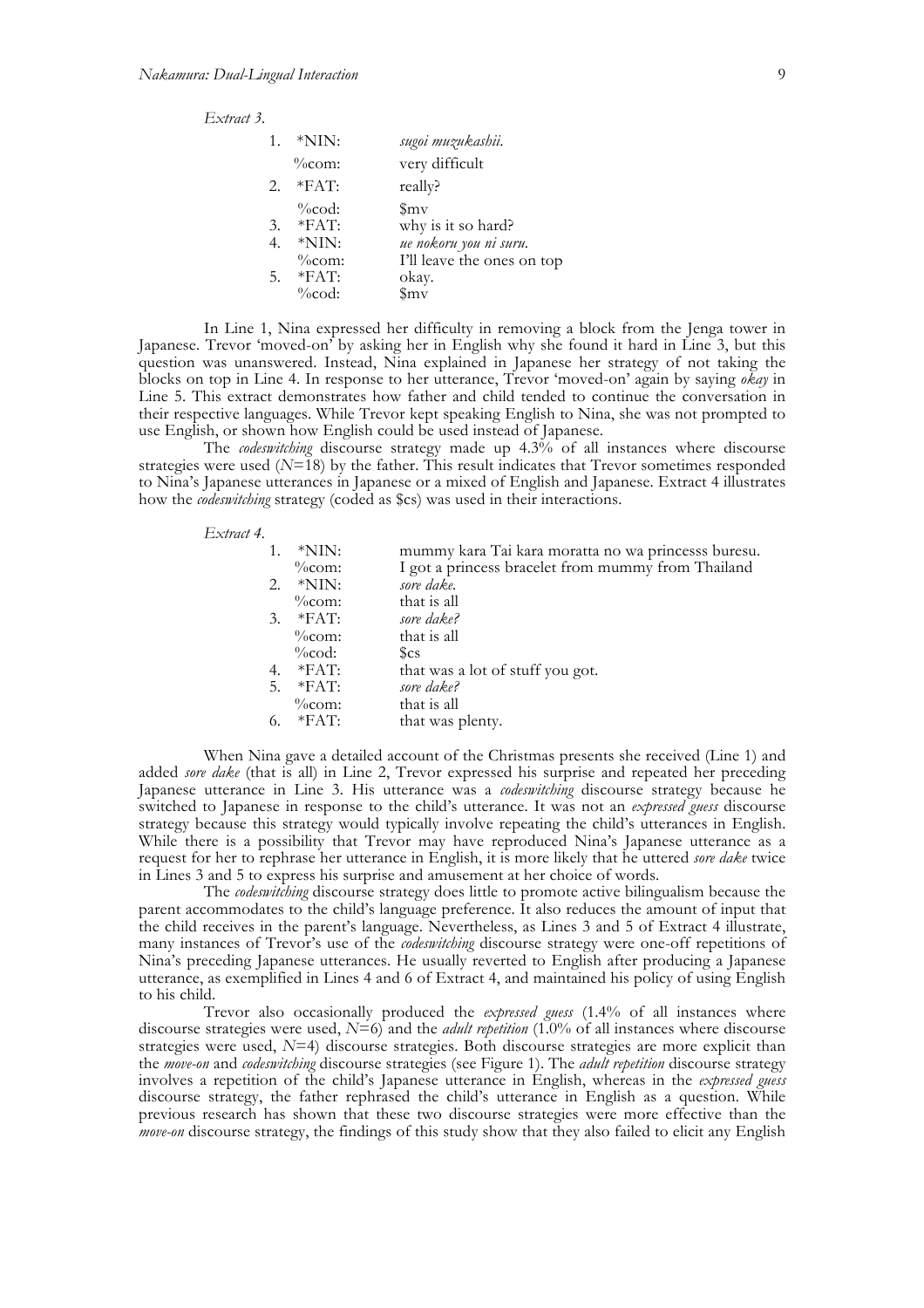utterance from Nina, except for in one instance where the *adult repetition* discourse strategy was used. Extracts 5 and 6 demonstrate how the *expressed guess* discourse strategy (coded as \$ex) was used unsuccessfully.

| Extract 5. |           |                               |
|------------|-----------|-------------------------------|
|            | $*FAT:$   | why do you like America?      |
| 2.         | $*FAT:$   | what's going on?              |
| 3.         | $*NIN:$   | eto ne beddo ga tanoshii.     |
|            | $\%$ com: | um the beds were fun          |
|            | $*FAT:$   | the beds in America are nice? |
|            | $\%$ cod: | \$eg                          |
| 5.         | $*FAT:$   | really?                       |
|            | $*FAT:$   | wow!                          |
|            |           |                               |

In Extract 5, Trevor asked Nina about their recent trip to America (Lines 1 and 2). Nina replied to Trevor's question by saying *beddo ga tanoshii* (Line 3). This was rephrased by Trevor in English as an *expressed guess*, i.e. *the beds in America are nice?* (Line 4). However, Trevor did not pause for Nina to give a verbal response but continued with the conversation by making subsequent utterances (Lines 5 and 6). Extract 6 is another example where the *expressed guess* discourse strategy failed to elicit English production from the child. In this extract, Nina requested Trevor to play another game of cards (Line 1).

*Extract 6.*

| 1.          | $*NIN:$   | moh ikkai.             |
|-------------|-----------|------------------------|
|             | $\%$ com: | one more time          |
| $2_{\cdot}$ | $*FAT$ :  | you wanna play again?  |
|             | $\%$ cod: | Sex                    |
| 3           | $*NIN:$   | un.                    |
|             | $\%$ com: | yes                    |
|             | $*FAT:$   | so I've won two games. |
|             | $\%$ cod: | $\mathfrak{Smv}$       |
|             | $*FAT:$   | you've won zero games. |

Trevor rephrased Nina's request in English as an *expressed guess* (Line 2) discourse strategy, i.e., *you wanna play again?*. However, her response to Trevor's question was a simple *un* (yes) in Line 3. She did not interpret his question as a prompt to rephrase her request in English. Therefore, Trevor's use of the *expressed guess* discourse strategy was not followed by the reproduction of the word in English by the child. Moreover, when the child responded in Japanese in Line 3, Trevor 'moved-on' with the conversation by talking about the number of games they have both won (Lines 4 and 5).

Likewise, Trevor's use of the *adult repetition* discourse strategy did not prompt the child to speak English because he usually continued with the conversation. Out of the four instances where this strategy was employed, Extract 7 is the only instance where Nina produced English when the *adult repetition* discourse strategy (coded as \$ar) was used.

*Extract 7.*

|    | $*FAT:$           | what is that?                    |
|----|-------------------|----------------------------------|
|    | 2. $*NIN:$        | wakanai.                         |
|    | $\%$ com:         | I don't know                     |
| 3. | $*FAT:$           | what's that in Japanese?         |
|    | 4. $*FAT$ :       | you know what that is don't you? |
| 5. | $*NIN:$           | tentomushi.                      |
|    | $\%$ com:         | lady bug                         |
|    | $6. *FAT:$        | in English we say a lady bug.    |
|    | $\% \text{cod}$ : | Sar                              |
| 7. | $*NIN:$           | lady bug.                        |
| 8. | $*FAT:$           | yep.                             |
|    |                   |                                  |

In this extract, Trevor was doing button art with Nina and asked her about the animal that she was making. Nina did not know the term *ladybug* in English, but she could produce the Japanese equivalent, *tentomushi* in Line 5. When Trevor taught her the appropriate English term in Line 6,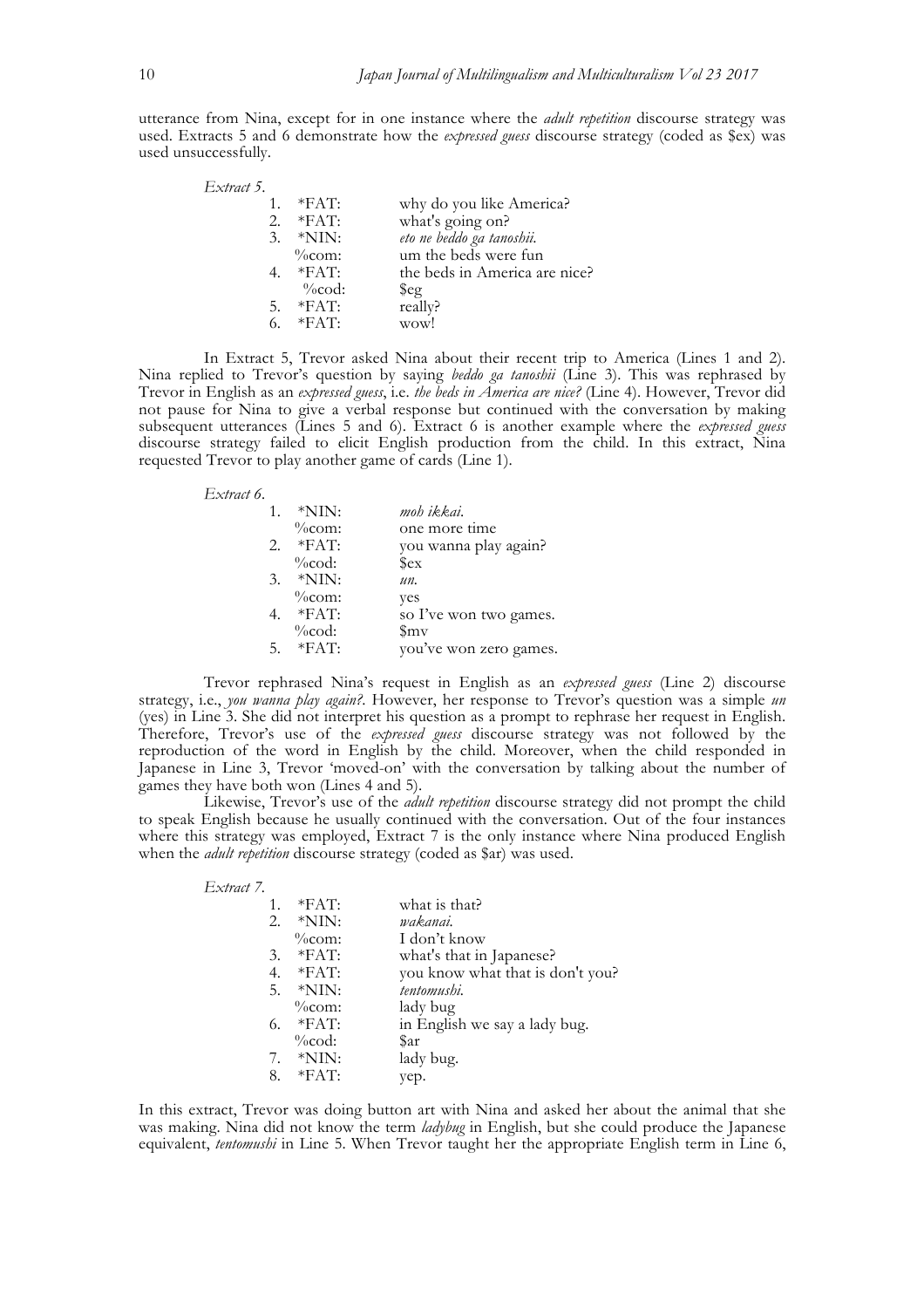she could repeat *ladybug* in Line 7. The input that he provided filled the child's vocabulary gap and allowed her to produce the correct term in English. Unlike Extracts 5 and 6, Trevor did not continue with the conversation but waited for Nina to reproduce the word.

#### **Discussion**

The audio data in this study revealed that interactions between this father and child were largely dual-lingual. Trevor spoke English almost exclusively to his child with 98.7% of his utterances being in that language (see Table 2). While Trevor reported that Nina spoke only Japanese at the beginning of this study, the results showed that she used some English. Analysis of the audio data revealed that 35.3% of Nina's utterances were in English and 3.1% were mixed (see Table 2). However, her use of English was quite limited compared to her use of Japanese. She had a much smaller vocabulary in English (see Table 3). Her English production was restricted to single-word responses to *yes-no* questions (e.g., Extract 1), and semi-formulaic phrases that were part of a game routine (e.g., Extract 2). Other than these contexts, Nina mostly spoke Japanese to her father.

Analysis of Trevor's discourse strategies gave some indication of why his interactions with Nina were mainly dual-lingual. The results revealed that he employed the *move-on* discourse strategy in 93.3% of all instances where Nina addressed him in Japanese (see Table 5). Trevor frequently continued with the conversation in English while she did so in Japanese, creating a dual-lingual mode as exemplified in Extract 3. While Trevor's use of English was consistent, his predominant use of the *move-on* discourse strategy did not encourage the child's English production.

However, at times Trevor also made occasional use of more explicit strategies, such as the *expressed guess* and *adult repetition* discourse strategies. Compared to the *move-on* discourse strategy, these strategies are generally considered to be more effective in eliciting a child's response in the parent's language because they contain relevant input that children can use immediately to produce an English utterance. However, the *expressed guess* and *adult repetition* discourse strategies that the father used were mostly unsuccessful in making the child rephrase her Japanese utterances in English. Extract 7 was the only instance in which Trevor's *adult repetition* discourse strategy prompted Nina to rephrase her Japanese utterance in English.

The lack of effectiveness of these two discourse strategies may be attributable to the fact that they were seldom used. The e*xpressed guess* and *adult repetition* discourse strategies made up only 1.4% and 1.0% of the total discourse strategies used by the father (see Table  $\bar{5}$ ). Their low frequencies suggest that Nina may not be aware, or feel compelled to produce an English utterance when her father rephrased her Japanese utterance as a question or repeated it in English using the e*xpressed guess* and *adult repetition* discourse strategies respectively.

However, the lack of English elicitation was more likely to have been because Trevor did not wait for Nina to respond to his use of these two discourse strategies but instead continued with the conversation. Extract 5 demonstrated how, despite making the *expressed guess*, *the beds in America are nice?* in response to Nina's Japanese utterance, *beddo ga tanoshii*, Trevor did not hesitate for the child to take her turn but carried on the conversation with the subsequent remarks *really?* and *wow*. He did not seem to expect Nina to provide an English response even though the linguistic input he provided in his *expressed guess* could be used by the child to rephrase her Japanese utterance in English. The father's tendency to carry on with the conversation was also evident in the other instances where the e*xpressed guess* and *adult repetition* discourse strategies were used.

The *expressed guess* discourse strategy was also ineffective probably because it was posed as a *yes-no* question to the child. Extract 6 shows how Nina could respond very easily to the expressed guess, *you wanna play again?* with a short answer, *un* (yes) without reproducing the English input her father provided in his preceding utterance. Nevertheless, the main contributing factor to the lack of English production following the e*xpressed guess* and *adult repetition* discourse strategies was the fact that the father continued with the conversation without waiting for the child to take her turn. These strategies were probably used without any expectation that the child would produce subsequent English utterances based on the input provided. Likewise, Trevor's predominant use of the *move-on* strategy shows that he was concerned with keeping their dual-lingual conversation going. Trevor's use of discourse strategies reflects an interactional intent aimed at building rapport with Nina instead of shaping her linguistic behavior. A temporary stop in conversation for Nina to reproduce her Japanese utterances in English was probably perceived to be disruptive when a game of Go Fish or Chutes and Ladders was in progress. In addition, dual-lingual interactions may have been so entrenched in the dyad's daily routine that the father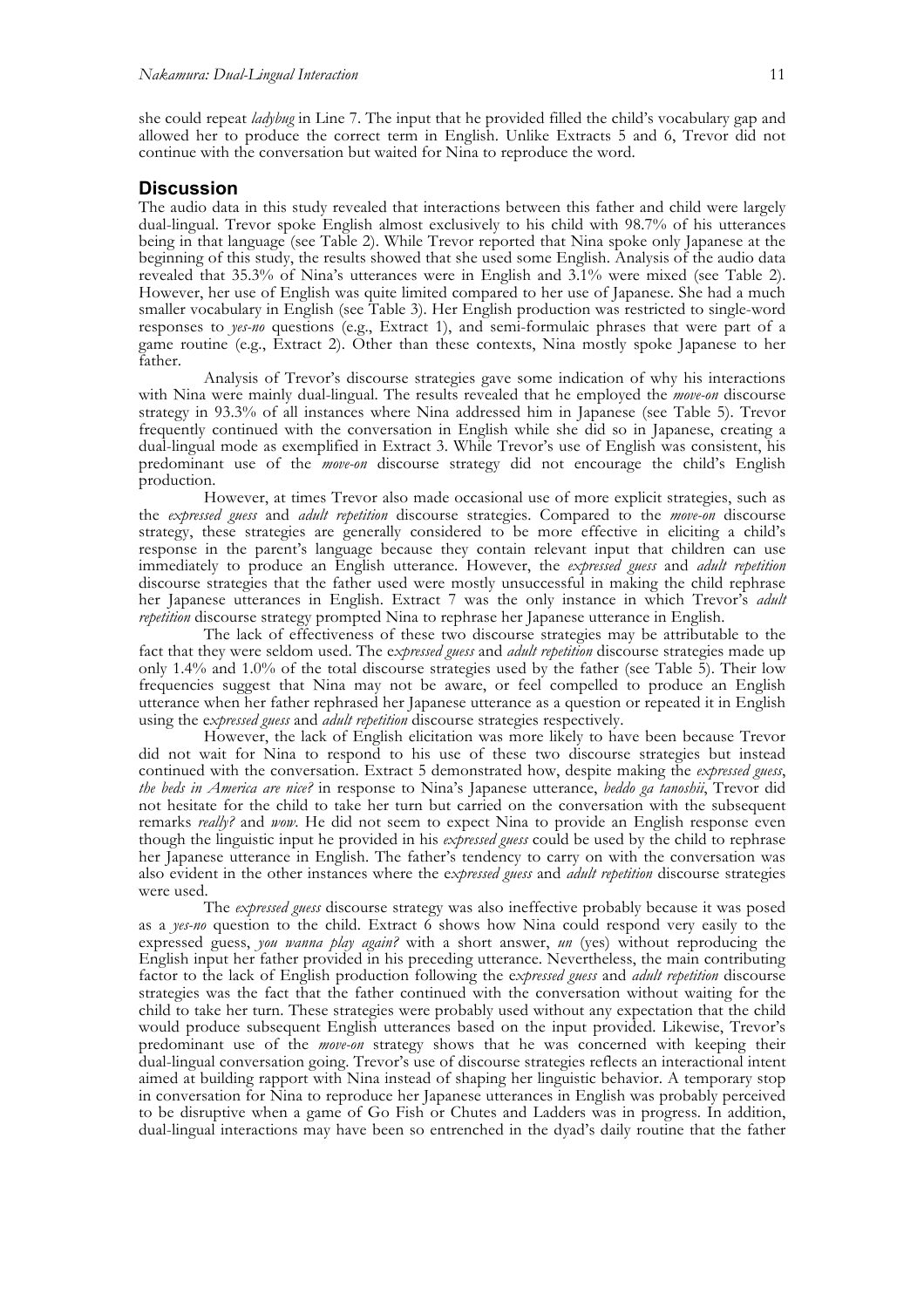probably expected that the child would not respond in English. Given that Trevor perceived Nina to be a passive bilingual, his discursive style may have focused on making dual-lingual conversations flowed smoothly rather than encouraging her to speak English.

Nevertheless, Nina's English production can be potentially increased if Trevor uses more explicit strategies in his interaction with the child instead of the *move-on* discourse strategy. Specifically, the *adult repetition* discourse strategy is potentially useful for modeling the language for the child. Nina may give more responses in English if Trevor uses this strategy more often and pauses to let her speak. As shown in Extract 7, Nina reproduced the English term *ladybug* in response to Trevor's *adult repetition* discourse strategy, i.e. *in English, we say a lady bug.* Likewise, a teaching sequence such as *this is called an orangutan* (Extract 2) can help the child to acquire new English vocabulary. However, the use of highly explicit discourse strategies, i.e. *instruction to translate* and *minimal grasp* (see Figure 1), may not be effective on a highly passive bilingual child such as Nina given the fact that her productive vocabulary was highly limited. This was probably why these discourse strategies were not used at all. Another suggestion is to include more verbal game routines in father-child playtime. Nina produced her longest English utterances as part of the routine in the game Go Fish (Extract 2), indicating that she may benefit from more exposure to frequently-occurring words and grammatical forms that are a part of a verbal game routine.

The father's apparent intention of building rapport with the child in their interactions seemed to work well because the audio data contained a healthy dose of laughter and playful teasing. Nina seemed to enjoy her playtime sessions with her father. While Smith-Christmas (2016) observed that the children who were passive in Gaelic in her study had a negative attitude towards the language, Nina did not appear to have such an attitude towards English. Affect-oriented factors play a crucial role in bilingual acquisition, and children who display positive attitudes have a better chance of acquiring it (e.g., De Capua & Wintergerst, 2009; Kennedy & Romo, 2013). There is a possibility that Nina may speak more English in the future, given her apparent fondness for her father, and their shared activity of playing games and doing crafts.

While De Houwer (2016) warns that parental socio-emotional wellbeing may be negatively affected by children's refusal to use the language they were addressed in, Trevor did not seem overly anxious or distressed about Nina's passive bilingualism in the audio data and the interview. This was possibly because the audio recordings were conducted in a relaxed playtime context, and the interview may be susceptible to social desirability bias, i.e., Trevor may have made comments in a manner that fitted the social image he wanted to project to the researcher. However, the more likely explanation was that the father already had the experience of raising an active bilingual child. He shared in the interview that he was optimistic that Nina would eventually speak English like her older sister. Therefore, his approach towards Nina's passive bilingualism was to provide constant English input on an everyday basis. Nevertheless, the findings of this study show that these efforts alone are insufficient to promote active bilingualism.

#### **Conclusion**

The refusal or inability of children who receive bilingual exposure to speak one of their languages is a phenomenon that often baffles parents. This study investigated the discourse strategies adopted by an English-speaking father to his Japanese-speaking daughter and how they play a role in perpetuating dual-lingual interactions. The results indicate that the father predominantly used the *move-on* discourse strategy by continuing with the conversation whenever the child spoke Japanese to him. Explicit discourse strategies that prompt the child to speak English were hardly used. In the few instances where explicit discourse strategies were adopted, the father did not expect the child to respond in English and continued with the conversation. Consequently, the child only had limited use of English, and the interactions between the parent and child were mainly dual-lingual.

This case study corroborates with previous research on how discourse strategies affect child bilingualism (e.g. Chevalier, 2013; Juan-Garau & Pérez-Vidal, 2001) and contributes new knowledge by finding that dual-lingual interactions with a passive bilingual child were perpetuated by the parent's discursive style which focused on keeping the conversation going rather than eliciting more English production from the child. This result reiterates Chevalier's (2013) suggestion that it is not the amount of English that the parents use with the child that determines active bilingualism but the extent to which they can elicit production from the child that is the decisive factor. In other words, speaking a language to a bilingual child does not guarantee that he or she will speak it. The passive bilingual child hears the language as it is spoken by the parent, but not as how she should speak it. To encourage active use of dormant language, it is important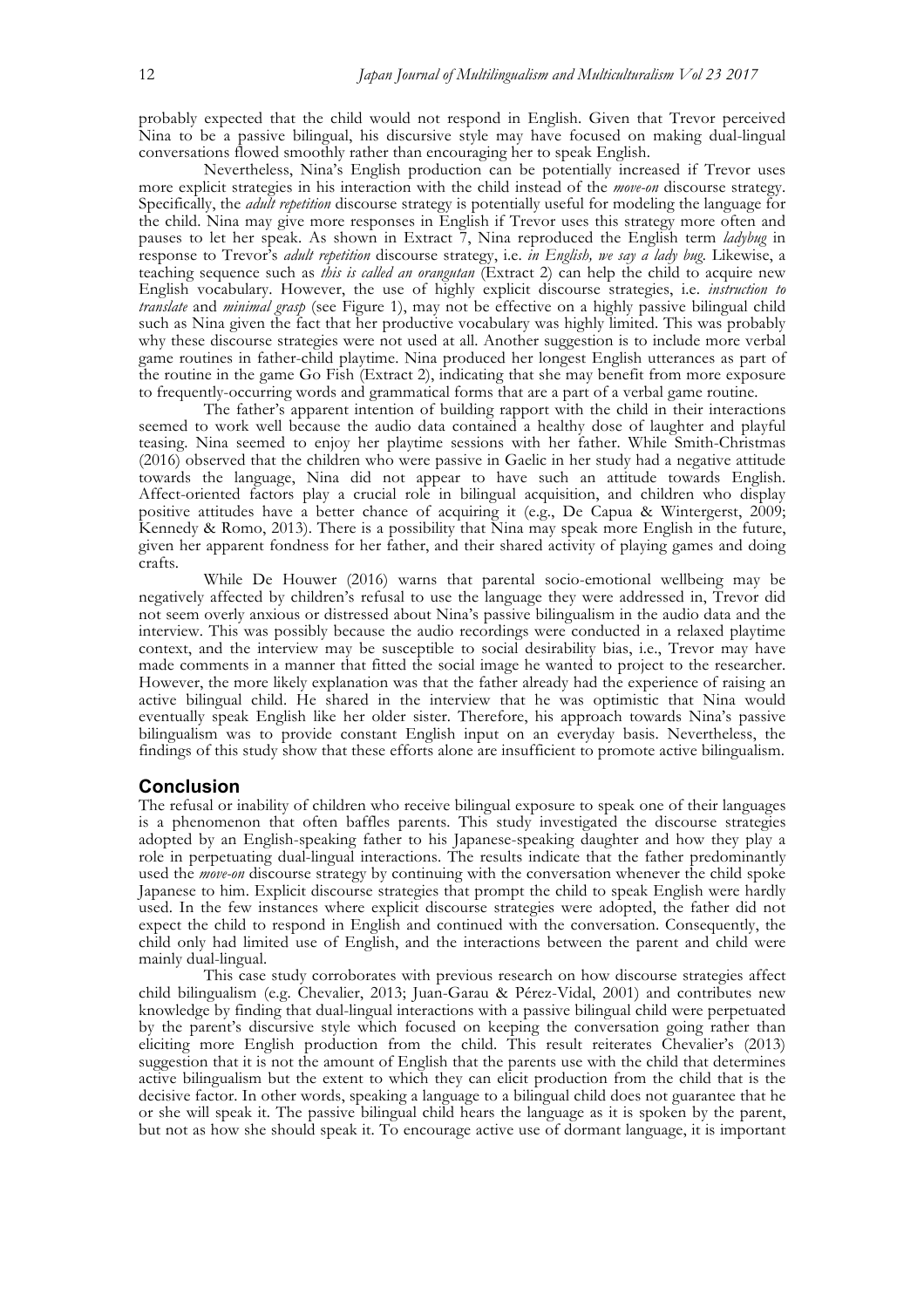for parents to provide relevant input that can be used immediately in interaction, and prompt them to produce it.

The analyses performed in this study were limited to parental discourse strategies and did not consider the role of the child. Undeniably, children also play a part in keeping a dual-lingual form of communication with their parents (e.g., Garafanga, 2010). Their role in dual-lingual interactions is equally important for us to understand this linguistic phenomenon and for identifying ways in which active bilingualism can be encouraged. This aspect of parent-child dual-lingual interaction will be addressed in the next stage of this research.

#### **Acknowledgements**

I would like to express my heartfelt thanks to Trevor and Nina for participating in this study, Siriwan Nakada for her help in transcribing and coding the data, and Akihiko Haisa for his help in proofreading my Japanese abstract. I am also most grateful to the editor and the anonymous reviewers for their most helpful comments on an earlier draft of this paper. This work was supported by the Japan Society for the Promotion of Science under the Grant-In-Aid for Young Scientists (B) (16K16867).

#### **References**

- Billings, M. L. (1990). Some factors affecting the bilingual development of bicultural children in Japan. *AFW Journal,* April, 93–108.
- Caldas, S. J. (2012). Language policy in the family. In B. Spolsky (Ed.), *The Cambridge handbook of*
- *language Chevalier, S. (2013). Caregiver responses to language mixing by a trilingual. <i>Multilingua*, *32*(1), 1–32.
- Curdt-Christiansen, X. L. (2013). Negotiating family language policy: Doing homework. In M. Schwartz & A. Verschik (Eds.), *Successful family language policy: Parents, children and educators in interaction* (pp. 277–295). Dordrecht, Netherlands: Springer.
- De Capua, A., & Wintergerst, A. (2009). Second-generation language maintenance and identity: A case study, *Bilingual Research Journal*, *32*(1), 5–24.
- De Houwer, A. (2006), Bilingual Language Development: Early Years. In K. Brown, (Ed.), *Encyclopedia of Language & Linguistics* (pp. 780–786). Oxford, UK: Elsevier.
- De Houwer, A. (2007). Parental language input patterns and children's bilingual use. *Applied Psycholinguistics*, *28*(3), 411–424.
- De Houwer, A. (2015). Harmonious bilingual development: Young families' well-being in language contact situations. *International Journal of Bilingualism*, *19*(2), 169–184.
- De Houwer, A. (2016). Minority language parenting in Europe and children's well-being. In N. Cabrera & B. Leyendecker (Eds.), *Handbook of Positive Development in Minority Children* (pp. 231–248). Berlin, Germany: Springer.
- Döpke, S. (1992). *One parent one language: An interactional approach*. Amsterdam, Netherlands: John Benjamins.
- Garafanga, J. (2010). Medium request: Talking language shift into being. *Language in Society*, *39*(2), 241-270.
- Greer, T. (2013). Establishing a pattern of dual-receptive language alternation: Insights from a series of successive haircuts. *Australian Journal of Communication*, *40*(2), 47–61.
- Jackson, L. (2006). Foreign Fathers Native English speaking fathers' contributions to bilingual child-rearing in intermarried families in Japan. *New Voices: Cultural Encounters in the Australian-Japan Relationship, 1*, 87-98.
- Juan-Garau, M., & Pérez-Vidal, C. (2001). Mixing and pragmatic parental strategies in early bilingual acquisition. *Journal of Child Language*, *28*(1), 59–86.
- Kasuya, H. (1998). Determinants of language choice in bilingual children: The role of input. *International Journal of Bilingualism*, *2*(3), 327–46.
- Kennedy, K., & Romo, H. (2013). "All colors and hues": An autoethnography of a multiethnic family's strategies for bilingualism and multiculturalism. *Family Relations*, *62*(1), 109–124.
- Lanza, E. (1992). Can bilingual two-year-olds code-switch? *Journal of Child Language*, *19*(3), 633–658.
- Lanza, E. (1997). *Language mixing in infant bilingualism: A sociolinguistic perspective*. Oxford, UK: Oxford University.
- Lieven, E. (2010). Input and first language acquisition: Evaluating the role of frequency. *Lingua*, *120*(11), 2546–2556.
- MacWhinney, B. (2000). *The CHILDES project: Tools for analyzing talk*. Mahwah, NJ: Lawrence